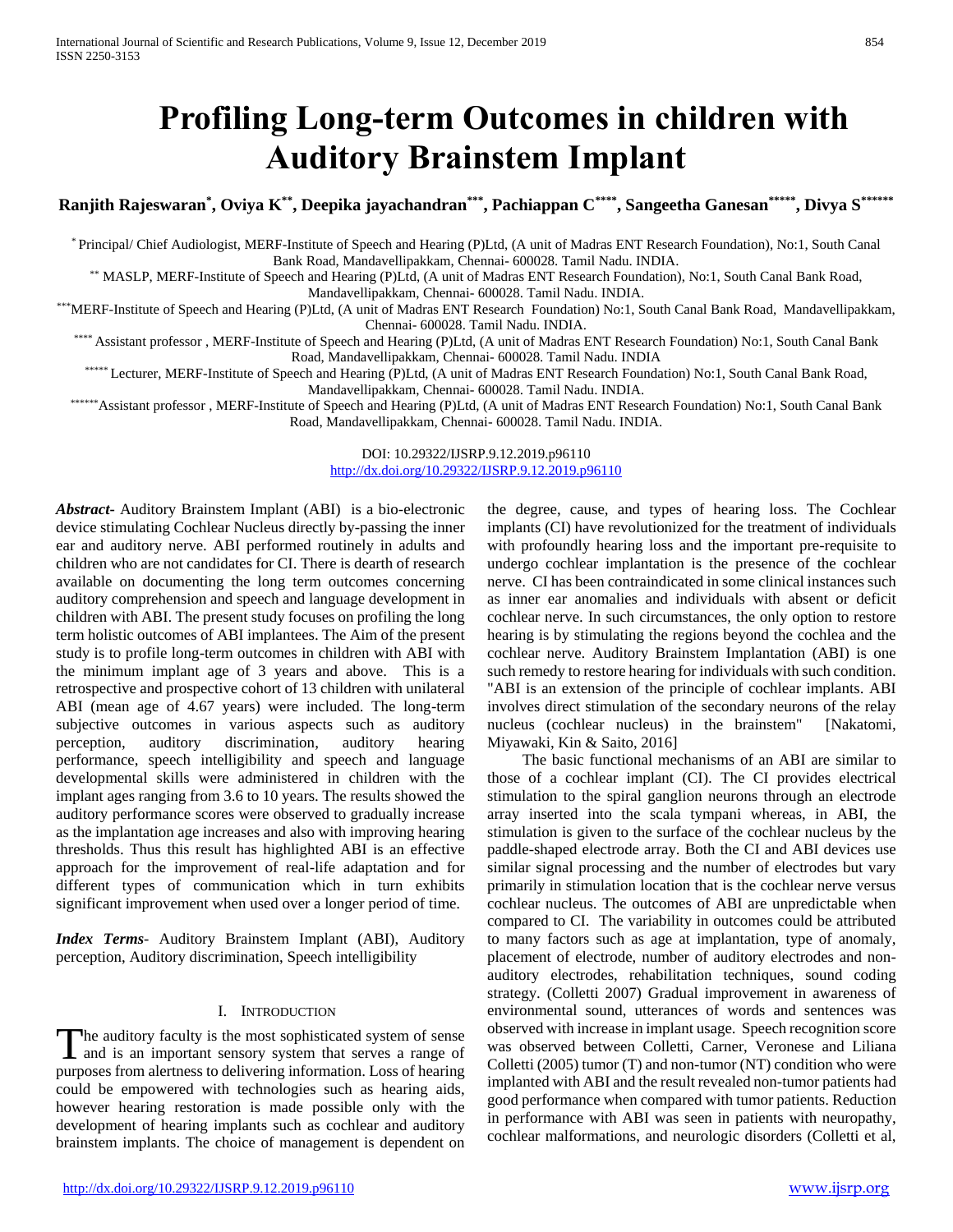2005). Matthies et al., (2013) studied speech understanding in patients following implantation of ABI. The audiological performance was assessed using the Sound Effects Recognition Test, Monosyllable-Trochee-Polysyllable test and open-set sentence tests which revealed there were a significant improvement from initial fitting to 12 months follow up. Open-set sentence recognition tests improved from 5% to 37% after 12 months. Revealed Subjective outcomes were determined by using the self-reported questionnaire revealed that patients responded satisfied' to 'very satisfied' with their ABI. Madhav, Sampath Kumar, Vadivu, Natarajan and Kameswaran (2018) have studied 24 children who underwent ABI for a year. Outcomes were measured using 9 (CAP) categorical auditory perception and (SIR) speech intelligibility rating scale which revealed that at 6 months of implant age the average CAP and SIR scores were 2.07 and 1.37 and at 1 year the CAP scores improved to 3.42 and SIR to 2.33 respectively, which depicted gradual improvement in audiological and verbal outcomes.

 The aim of the study is to profile the long-term outcomes in children with ABI with the minimum implant age of 3 years and above. It comprises of profiling the progress of the children in auditory and speech performances at various time series of implant ages and to document the subsequent developmental trend in ABI implantees.

# **METHOD**

 Subjects included were 13 children with mean age range of 4.67 years and a user of Auditory Brainstem Implant. Participants with any behavioral, motor, or neurological deficits and syndromic conditions were excluded from the study. Informed consent was acquired from the parents of the children. The long-term subjective outcomes in various aspects such as auditory perception, auditory discrimination, auditory hearing performance, speech intelligibility and speech and language developmental skills were obtained in children with the implant age ranging from 3.6 to 10 years. The progress of a child's auditory and speech performances were obtained at different intervals from baseline (immediately after switch on), 6 months, 1 year, 1.6 years, 2 years, 3years and till the current implant age of each participant. The measures used for the prediction of outcomes are as follows,

| <i><b>Outcome measures</b></i>                                | Skills assessed                |  |  |  |
|---------------------------------------------------------------|--------------------------------|--|--|--|
| Aided audiometry (AA)                                         | Hearing performance            |  |  |  |
| SDS (Speech Discrimination Scores)                            | <b>Auditory Discrimination</b> |  |  |  |
| MAIS (Meaningful Auditory Integration Scale)                  | <b>Auditory Discrimination</b> |  |  |  |
| MUSS (Meaningful Use of Speech Scale)                         | Speech                         |  |  |  |
| CAP (Categories of Auditory Perception)                       | Auditory perception            |  |  |  |
| GASP(Glendonald Auditory Screening Procedure)                 | Auditory comprehension         |  |  |  |
| COT (Common Object Token Test)                                | Auditory comprehension         |  |  |  |
| SIR (Speech Intelligibility Rating)                           | Speech                         |  |  |  |
| E-Reels (Extended Receptive and Expressive<br>Language Scale) | Language                       |  |  |  |

**Table 1. Subjective outcome measures**

 Descriptive statistics were carried out to profile the auditory, speech and language outcomes in ABI implantees at various implant ages. Inferential statistics were done to determine the significance across the intervals. Friedman test was carried out to find the significant difference between mean rank scores of all the outcome measures across the time plots.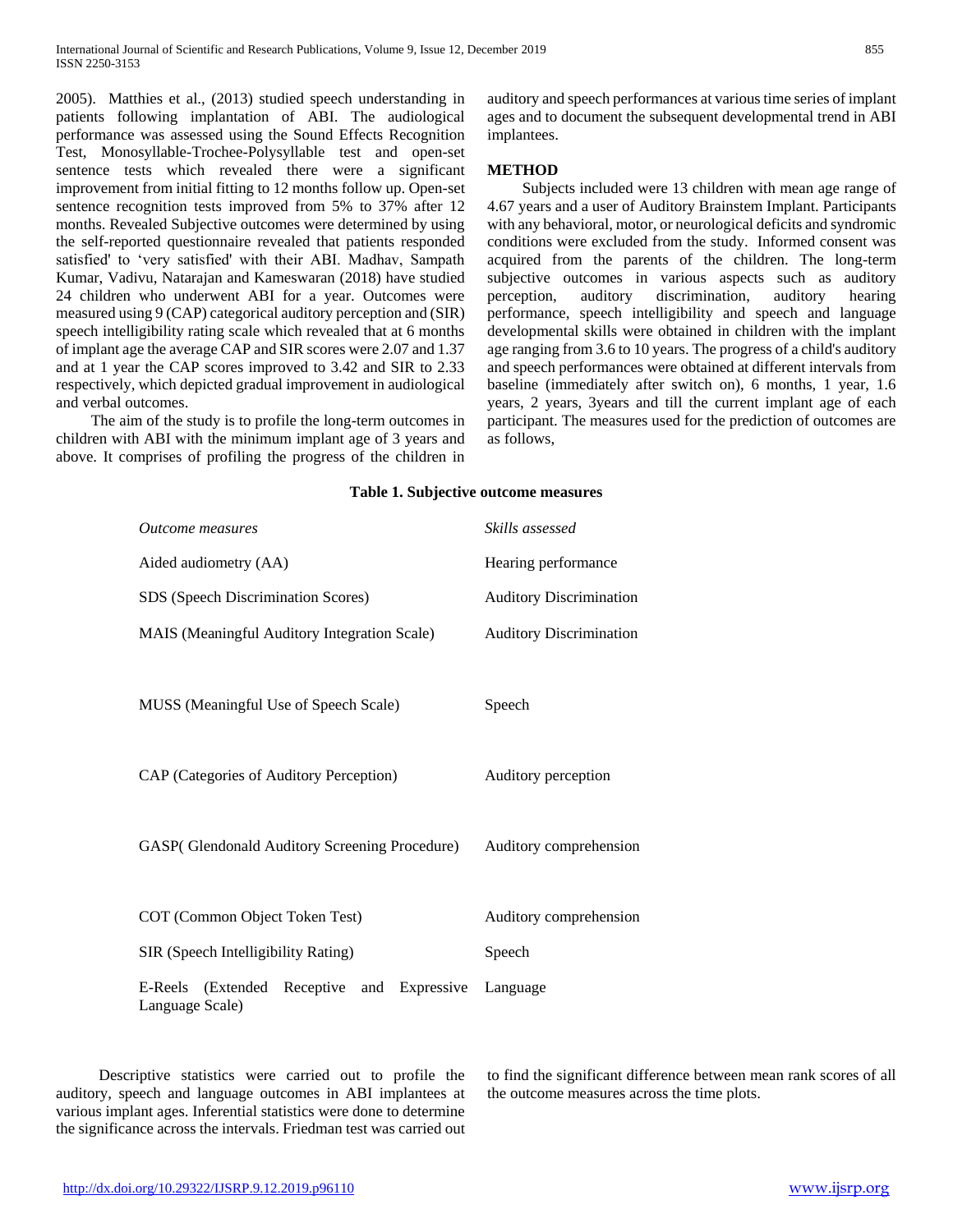### II. RESULTS

 Result revealed that the above mentioned tests have been tabulated in table 1.There was an appreciable differences seen in mean scores for all the tests across different time series.

series of implant ages such as from baseline, 6 months, 1 year, 1.6 years, 2 years, 3years and The current implant age which revealed significant differences amongst all the tests and implant ages which is tabulated in the table 2 below

|                     | <b>MAIS</b> |      | <b>MUSS</b> |      | CAP  |      | <b>SIR</b> |       | COT   |       | <b>GASP</b> |      | AA    |       |
|---------------------|-------------|------|-------------|------|------|------|------------|-------|-------|-------|-------------|------|-------|-------|
|                     | Mean        | SD   | Mean        | SD   | Mean | SD   | Mean       | SD    | Mean  | SD    | Mean        | SD   | Mean  | SD    |
| <b>Baseline</b>     | 2.53        | 2.75 | 4.61        | 3.27 | 1.00 | .57  | 1.07       | .27   | 0.00  | 0.00  | 0.00        | 0.00 | 79.73 | 7.81  |
| 6 months            | 12.53       | 6.46 | 9.07        | 5.13 | 2.69 | 1.37 | 1.69       | 1.03  | 0.46  | 1.66  | 0.07        | 0.27 | 61.14 | 14.61 |
| 1 year              | 21.84       | 8.47 | 15.00       | 7.33 | 4.07 | 1.18 | 2.30       | 0.85  | 7.38  | 11.57 | 0.30        | 0.85 | 52.43 | 11.63 |
| 1.6 years           | 24.76       | 7.97 | 17.61       | 7.46 | 4.23 | 1.09 | 2.53       | 0.77  | 13.15 | 11.05 | 0.38        | 1.12 | 49.48 | 9.23  |
| 2years              | 26.07       | 7.44 | 20.38       | 7.92 | 4.30 | 0.85 | 2.76       | 0.92  | 18.07 | 9.32  | 1.92        | 1.25 | 52.94 | 17.34 |
| 3 years             | 28.15       | 6.99 | 24.07       | 7.57 | 4.23 | 0.83 | 2.84       | 0.89  | 22.92 | 10.96 | 2.61        | 1.26 | 48.97 | 18.03 |
| Current implant age | 30.61       | 7.14 | 30.69       | 6.51 | 4.76 | 1.23 | 3.07       | 1.037 | 28.84 | 11.14 | 4.07        | 1.49 | 44.61 | 15.41 |

 Inferential statistics include non-parametric friedman test to analyze the auditory and speech performance tests across time

#### **Table 1. Mean and SD of Subjective outcomes across various Implant ages.**

| Table 2 Comparison of outcome measures across various Implant ages |  |  |
|--------------------------------------------------------------------|--|--|
|--------------------------------------------------------------------|--|--|

| <b>Tests</b> | Chi square | Significance value |  |  |  |
|--------------|------------|--------------------|--|--|--|
| <b>MAIS</b>  | 73.918     | $0.000*$           |  |  |  |
| <b>MUSS</b>  | 75.958     | $0.000*$           |  |  |  |
| <b>CAP</b>   | 64.317     | $0.000*$           |  |  |  |
| <b>SIR</b>   | 63.542     | $0.000*$           |  |  |  |
| <b>COT</b>   | 73.253     | $0.000*$           |  |  |  |
| <b>GASP</b>  | 72.122     | $0.000*$           |  |  |  |
| AA           | 38.680     | $0.000*$           |  |  |  |
|              |            |                    |  |  |  |

Friedman non-parametric test was carried out to determine the significance between mean rank and implant ages which revealed, MAIS scores for all the 13 participants from baseline

till the current implant age were highly significant  $(p<0.05)$ . Figure 1 depicts MAIS scores in various time plots. For S1, S2,

S6, S8, S10, S12 the scores were gradually increasing over implant use. After 1.6 to 2 years of implant use the scores were plateaued. For S5, S7, S9, S11 there was a steady improvement in performance scores after 1.6 years of implant use the scores

was observed to be stagnant then the scores begun to rise after 3 years. For S3, S4, S13 even though they had less impressive outcome over performance scores there was a significant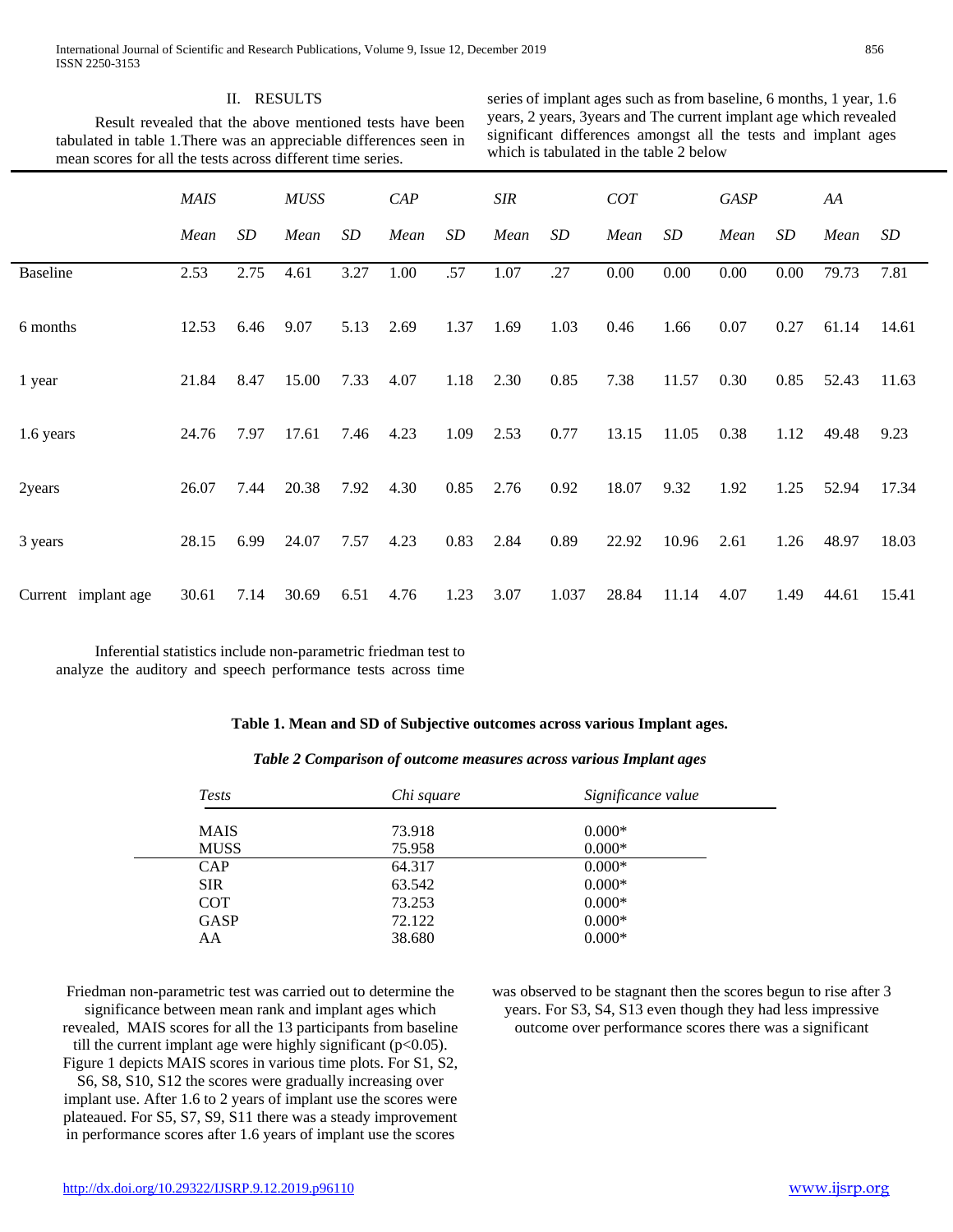



*Figure 1.* **Meaningful Auditory Integration Scale scores.**

 The performance of MUSS indicates improvement in the speech performance with device use. Figure 2 indicates the MUSS scores across various time plots. For S3 and S5 there was a steady improvement in performance scores were observed beyond 2 years of implant use there was an abrupt increase in performance was noted. Similarly, for S8, S9, S10, S11, S12 was observed to have a rise from plateaued scores beyond 3 years of implant use. S1, S2, S6, S7 observed to have a gradual rise in outcomes. S4, S13 indicate a improvement over usage of the device but it is fairly appreciable.



*Figure 2***. Meaningful Use of Speech Scale scores.**

 CAP was administered and a significant development was observed among all subjects. Figure 3 indicate CAP scores in various time plots. For subjects S2, S3, S4, S6, S7, S8, S9, S11 the scores post 1 year of implantation was observed to be flat response or no evident improvement. For subjects S6 and S12, there was an abrupt rise from score 1 to score 5 (i.e. Awareness of environmental sounds to common phrases, no lip-reading) when compared to baseline. For subjects S1 and S10 there was an increase in scores till 6 and after 3years of implant use, there was an evident increase in performance. For S13 up to 1.6 years, the score was 1 (i.e. Awareness of environmental sounds) then at 4 years of implant age the score was observed to be 3 (i.e. Identification of environmental sounds)



*Figure 3***. Categories of Auditory Perception scores.**

 The SIR scores were scattered among subjects. The overall speech intelligibility for all the subjects was limited with the score of 2 (i.e. Response to speech sounds) until one year of implant age beyond which there was a increase in speech performance. Figure 4 indicates SIR scores. For subjects S3, S7, S11, S13 less intelligibility scores were obtained when compared with other subjects.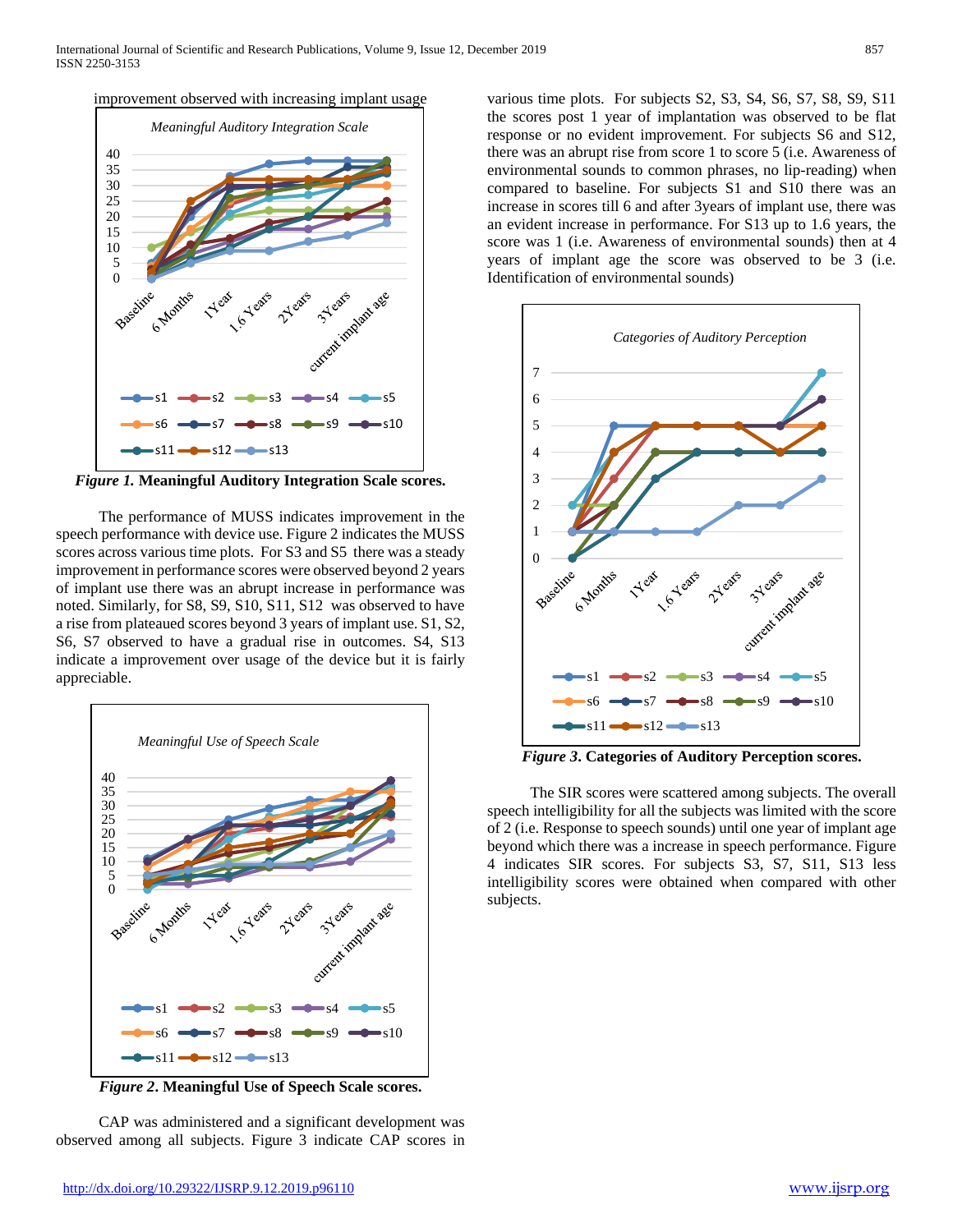

*Figure 4.* **Speech Intelligibility Rating scores.**

 The overall performance of COT was observed to be limited in all the subjects. Subjects exhibit difficulty in identifying the sentences that is presented to them, which indicates limited listening abilities for understanding the sentences. On observation, increase in implant age indicates an evident increase in performance. For subjects S1, S5, S10, S6, S12 the COT scores exceeded 50% out of the total score.



**Figure 5. Common Object Token Test scores.**

 GASP is an open set standardized test that contains 10 questions. For subjects S2, S3, S4, S5, S6, S8, S9, S11 and S12 only after 2 years of implant use they were able to respond to the few questions. Beyond 2years of implant age there was a slow and steady increase in performance were noticed. For S7 & S13 Less appreciable scores i.e. 2 out of 10 points were obtained and they were able to respond to the open set questions only after 2 years of implant use. Figure 6 indicates the GASP scores.



*Figure 6.* **Glendonald Auditory Screening Procedure scores.**

 Aided audiometry measures the minimum threshold level at which the participants respond to the auditory stimuli. Overall auditory performances were observed to be highly significant for all the participants from baseline till the current implantation age of the children. There was a steady improvement in aided audiometry thresholds with increase in implant age. Figure 7 indicates the improvement in aided thresholds.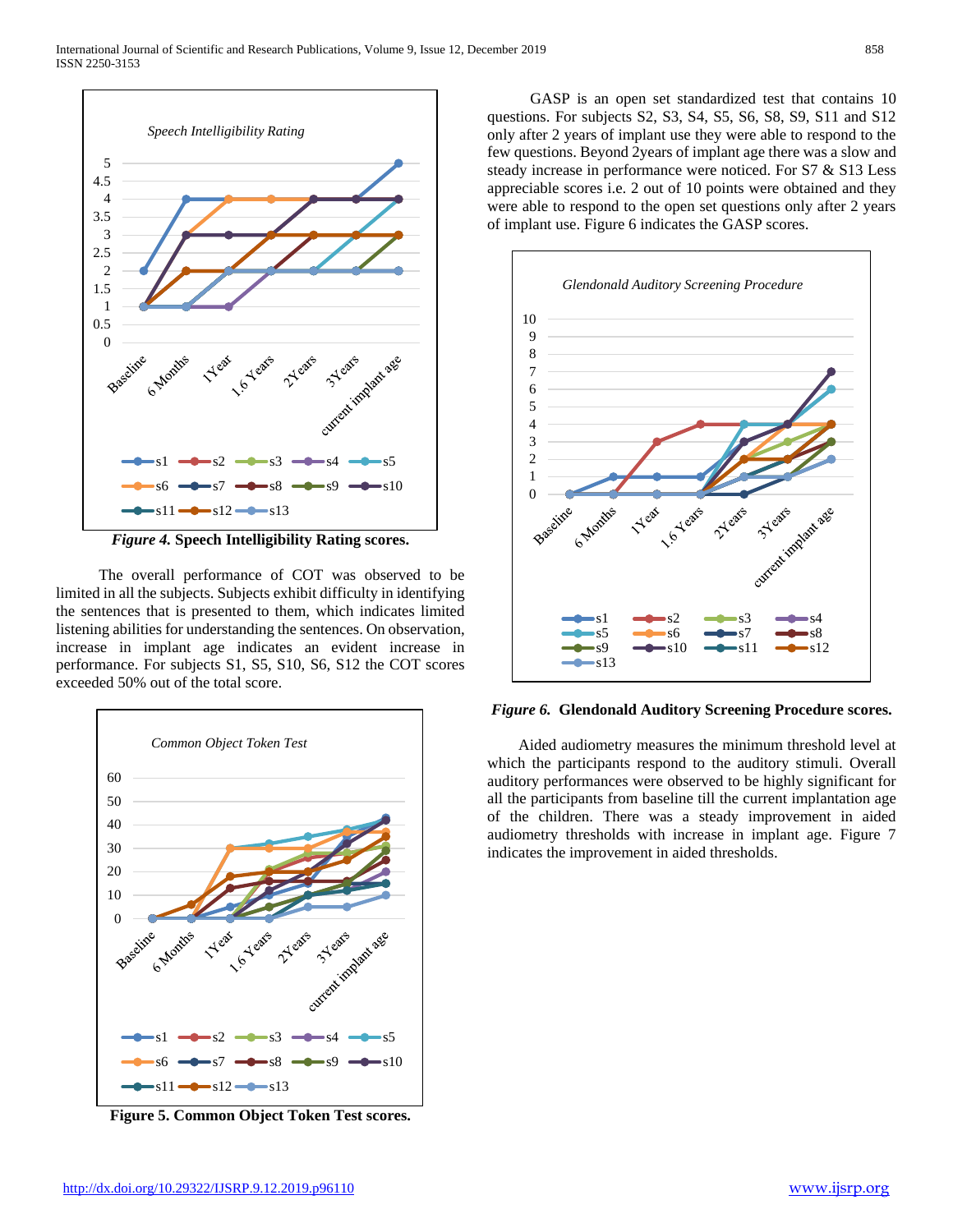

*Figure 7***. Aided audiometric thresholds**

 Speech discrimination scores (closed set) were assessed in all the individuals at current implant ages. subjects S1, S5, S6, S9 & S10 scored above 50 % in speech discrimination performance scores with increase in implant age varying from 3.6 to 10 years. Whereas the other subjects scores were noted to be below or equal to 50 %. The speech and language skills of all the participants revealed delayed receptive and expressive language skills. Even though there was a gradual improvement of speech and language skills with increase in implant age, the performance is same as the baseline age.

#### III. DISCUSSION

 Holistically, there was a gradual improvement in auditory, speech and language skills on ABI use. S1, S5, S6, S9, S10 were observed to exhibit good performance sores in all the outcomes measures when compared with other subjects. On observation, there was a steady improvement beyond 1 year of implant age until the current implant age. A possible factor for the scattered performance across subjects would be attributed to implant usage.

 The results obtained in the present study in accordance with literature by sennaroglu et al 2009, the auditory performance scores in which the MAIS and MUSS performance scores were observed to gradually increase as the implantation age increases. For a few subjects, the scores became plateaued between 1 .6 to 3 years of implant age further there was an abrupt rise in performance scores (Yucel, Aslan, Ozkan&Sennaroglu, 2015. Auditory and listening skills were better when compared to oral communicative skills in all the subjects that is in consensus with a study done by Colletti et al, 2014 where most of the participants within1-year of implant use showed awareness to environmental sounds (cap score 1) and within 3 years of activation, 26.4% were able to understand common phrases without assistant with lip reading (cap score 5) and among the 26.4 %, 13.2% of the children could use the telephone with a known speaker (cap score 7).

 In comparison of CAP and SIR with aided thresholds, there was a significant improvement in scores for individuals with better aided threshold. Study done by Sennaroglu et al (2016) revealed a contraindicating result where, participants with better aided threshold exhibit low score in speech intelligibility rating (SIR) scale.

 Yucel, Aslan, Ozkan & Sennaroglu (2015) stated that the speech intelligibility of the participants was observed to be poor until 1 year of implant age, which further improved on the increased duration of implant use which is analogous to the current findings on CAP and SIR test performance. One Assumption for their poor speech intelligibility could be reduced frequency resolution skills in ABI recipients.

 Friedman (2016) did a study in patients using cochlear implant (CI) in which, GASP exhibit better speech perception only after 2 years of implant age. However, in ABI recipients, the temporal and spectral resolution skills were not determined when compared to CI. These findings may attribute to poor speech perception in ABI recipients.

 Sennaroglu et al, (2016) stated that with an increase in ABI usage the aided thresholds, auditory and speech performance gets improved. Significantly when the hearing thresholds are better the CAP and SIR scores also improve which is correlated with the current study.

 Teagle et al (2017) stated that children with ABI exhibited better receptive language skills and delayed expressive language skills and most of them exhibited delayed language skills, which could be due to slow development of auditory skills in children with ABI that precipitate limited changes in speech production.

#### IV. CONCLUSION

 This work has highlighted that ABI is an effective approach for individuals with inner ear anomalies and cochlear nerve deficit to improve their communication and performance. It is evident that the overall auditory and speech performance increases with increase in implant age. However, few subjects in the present study was observed to have less improvement in their listening, auditory and oral communicative skills. This is attributed to several factors such as family support, socioeconomic status, cognitive skills of the child, other attention/behavioral issues, duration of deafness, course of habilitation, age of implantation, periodic maping and follow up for audiological and speech & language evaluation, child's learning environment at school set up, educational placement of the child.

 Limitation of this study includes, subject size was less. Objective outcomes measures can be administered in order to determine the correlation between subjective and objective outcomes. Detailed speech and language evaluation should be carried out to get more information regarding speech production and speech intelligibility. Multidisciplinary approach is required in pre and post implantation evaluation and follow up. Phonological development must be strengthened in order to improve speech production skills. Also children with ABI requires additional cues such as visual cues to aid them in effective communication.